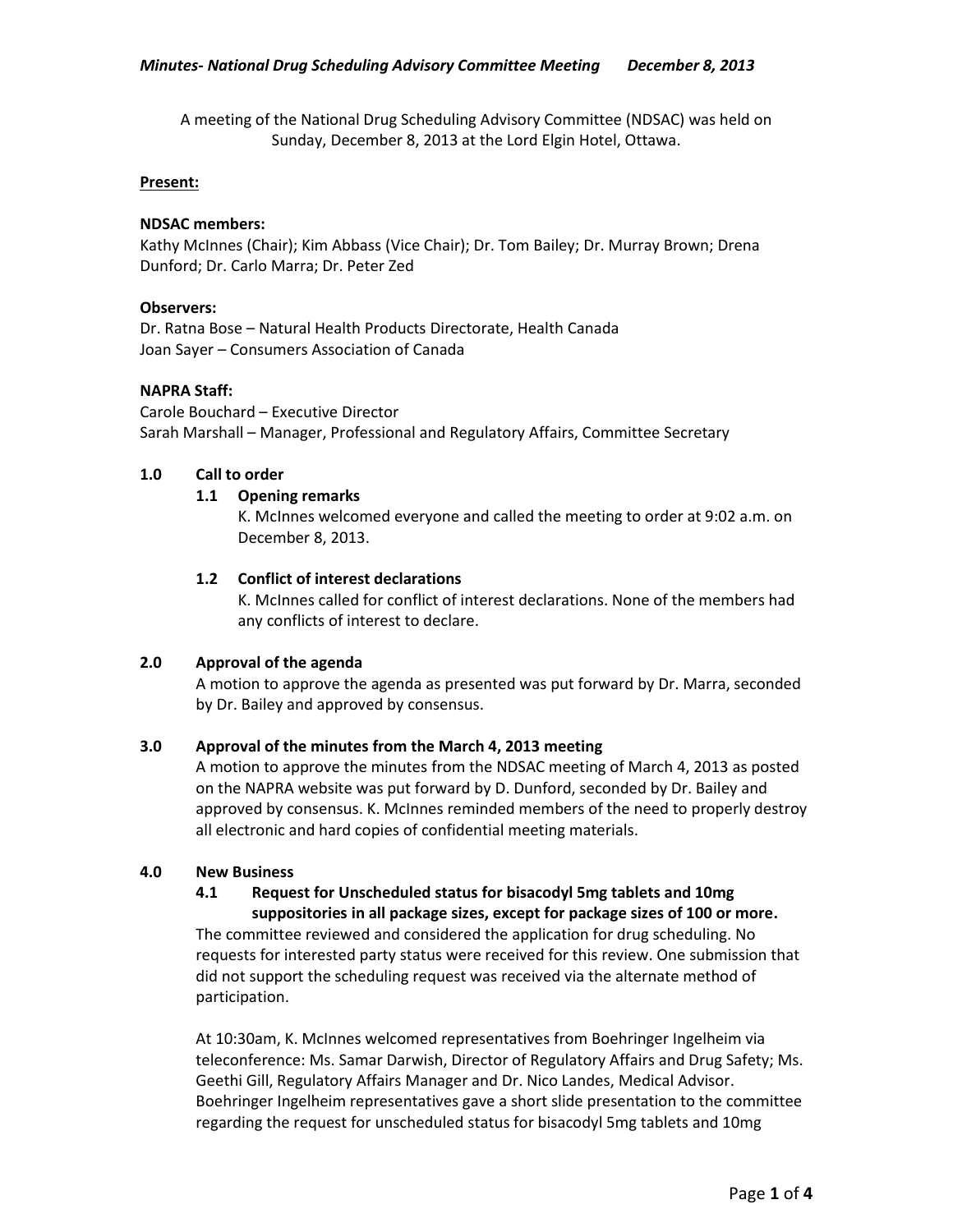#### *Minutes- National Drug Scheduling Advisory Committee Meeting December 8, 2013*

suppositories in all package sizes, except for package sizes of 100 or more, which was followed by a question and answer period.

The committee then discussed the information previously provided to them for review and consideration, as well as the information received during the company's presentation and the subsequent question and answer period.

Members first acknowledged the labelling changes made by the sponsor to improve the information provided to the consumer in the dosage and caution section on the outer carton of the product.

Members discussed the use of bisacodyl in relation to the approved indications for use outlined in the product monograph, which are "for the relief of occasional constipation" and "under medical supervision, for the preparation of diagnostic procedures in preand postoperative treatment, and in conditions which require defecation to be facilitated". Members noted the labelling changes made by the sponsor to strengthen warnings not to exceed the recommended daily dose or use for more than a week unless directed by a doctor. Members acknowledged the fact that bisacodyl is not indicated for chronic use, but noted that the information provided by the sponsor indicates that constipation can be a recurrent condition. For instance, the information received indicates that two-thirds of sufferers experience constipation on a monthly basis. In light of the fact that constipation can be a recurring condition, members felt that consumers should have access to a health care professional such as a pharmacist to monitor and provide advice. With regard to the other approved indication for bisacodyl, members acknowledged the information added to the dosage section of the outer labelling to use as directed by a doctor for colonoscopy or other medical procedures. Nevertheless, members agreed that individuals using the product for bowel preparation should have access to a pharmacist to ask questions or request advice.

Although members acknowledged the sponsor's effort to add additional warnings to the outer labelling, they felt it important that consumers have access to a healthcare professional to clarify what the various warnings mean for that patient's particular situation. Members also noted that the potential interaction with proton pump inhibitors (PPIs) and  $H_2$  receptor blockers was not mentioned on the outer labelling. Overall, members agreed that the availability of a pharmacist to expand on drug interactions and bowel preparation instructions and explain labelling information that may not be easily understood by consumers could help promote safe and appropriate use of the drug.

Members discussed the potential for misuse or abuse of bisacodyl. It was noted that there is evidence in the literature documenting the existence of a problem of abuse and misuse of stimulant laxatives such as bisacodyl that can be attributed to their pharmacological action. Members agreed that although not indicated for chronic use, the chronic misuse or abuse of bisacodyl, or its use in a recurrent fashion without the advice of a healthcare professional, could delay recognition or mask the symptoms of serious disease. Members felt that monitoring of inappropriate use would be facilitated in a pharmacy environment with trained staff and pharmacist oversight.

K. McInnes led the group in a review of the applicability of the National Drug Scheduling Factors. It was agreed that the following scheduling factors were applicable to bisacodyl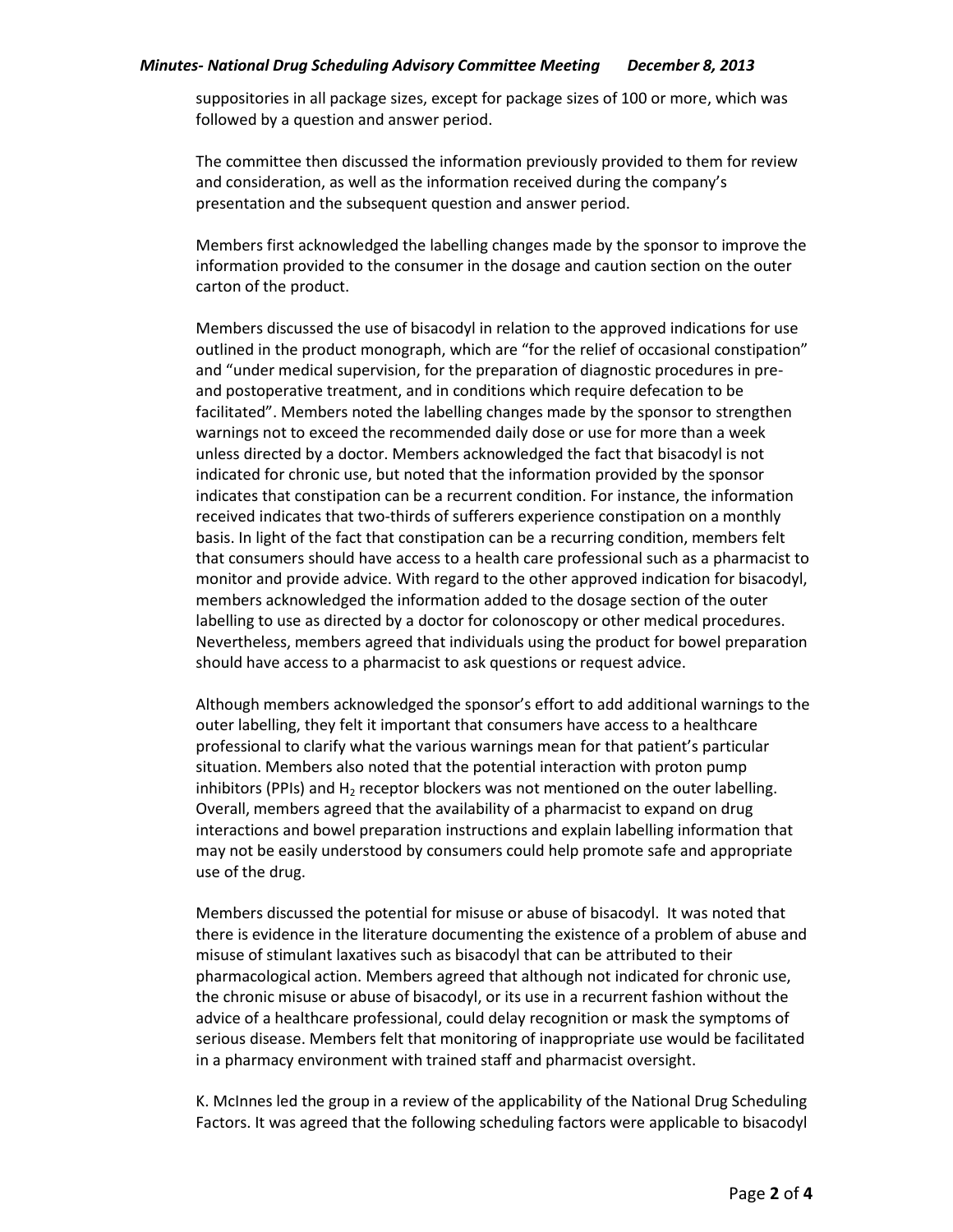$\bullet$  #II-5, #III-1, #III-3, #III-4 and #III-5.

Members acknowledged the sponsor's efforts to modify the labelling of bisacodyl to provide more information to consumers at the point of sale, but concluded that overall, these changes did not affect the applicability of the scheduling factors for this drug. In addition, information newly received from the sponsor led to the applicability of an additional factor compared to a previous review. However, when members considered the labelling changes in the context of acute treatment only and the particularities of this product (e.g. drug interactions with PPIs and  $H_2$  receptor blockers and indication for use as a bowel preparation), they felt that the changes could allow for the possibility of access in an unscheduled environment for package sizes appropriate to the dosage and duration of treatment for acute use of on average 5 days. Although not requested by the sponsor in this manner, members agreed that tablets of up to 5mg and suppositories of up to 10mg in package sizes of less than 50mg could be granted unscheduled status, with all other strengths and package sizes being retained in Schedule III.

**MOTION:** It was moved by Dr. Zed, seconded by K. Abbass**: to recommend that bisacodyl - when sold in concentrations of 5mg or less per oral dosage unit or 10mg or less per rectal dosage unit/suppository in package sizes containing no more than 50mg of bisacodyl - be granted Unscheduled Status and that bisacodyl and its salts [except when sold in concentrations of 5mg or less per oral dosage unit or 10mg or less per rectal dosage unit/suppository in package sizes containing no more than 50mg of bisacodyl] - be retained in Schedule III.**

**Motion carried**. All members agreed to the above noted motion.

This recommendation will be reported to the NAPRA Executive Committee.

# **5.0 Updates**

# **5.1 Natural Health Products Directorate**

Dr. R. Bose shared information on the recent transition of the Non-prescription Drug Evaluation Division and Disinfectants Unit from the Therapeutic Products Directorate to the Natural Health Products Directorate that took place on July 1, 2013. An update on the current work to align requirements and practices for products that carry a similar level of risk in the marketplace was shared.

Dr. R. Bose also shared information on '*Protecting Canadians from Unsafe Drugs Act (Vanessa's Law), Bill C-17*', 'Health Products Prescription Drug List', Plain Language Labelling initiative and the GUI-0104 Good Manufacturing Practices (GMP) Guidelines for Active Pharmaceutical Ingredients (APIs).

The involvement in the Regulatory Cooperation Council (RCC) with the US-FDA and the posting of the two Labelling Standards from the Regulatory Cooperation Initiative (RCI) with the Therapeutic Goods Administration's (TGA), Australia, as part of the International Collaboration initiative was also shared.

#### **Schedule F changes**

S. Marshall provided an update on this topic. As mentioned by Dr. Bose, the regulatory changes to repeal Schedule F and replace it with a ministerial list